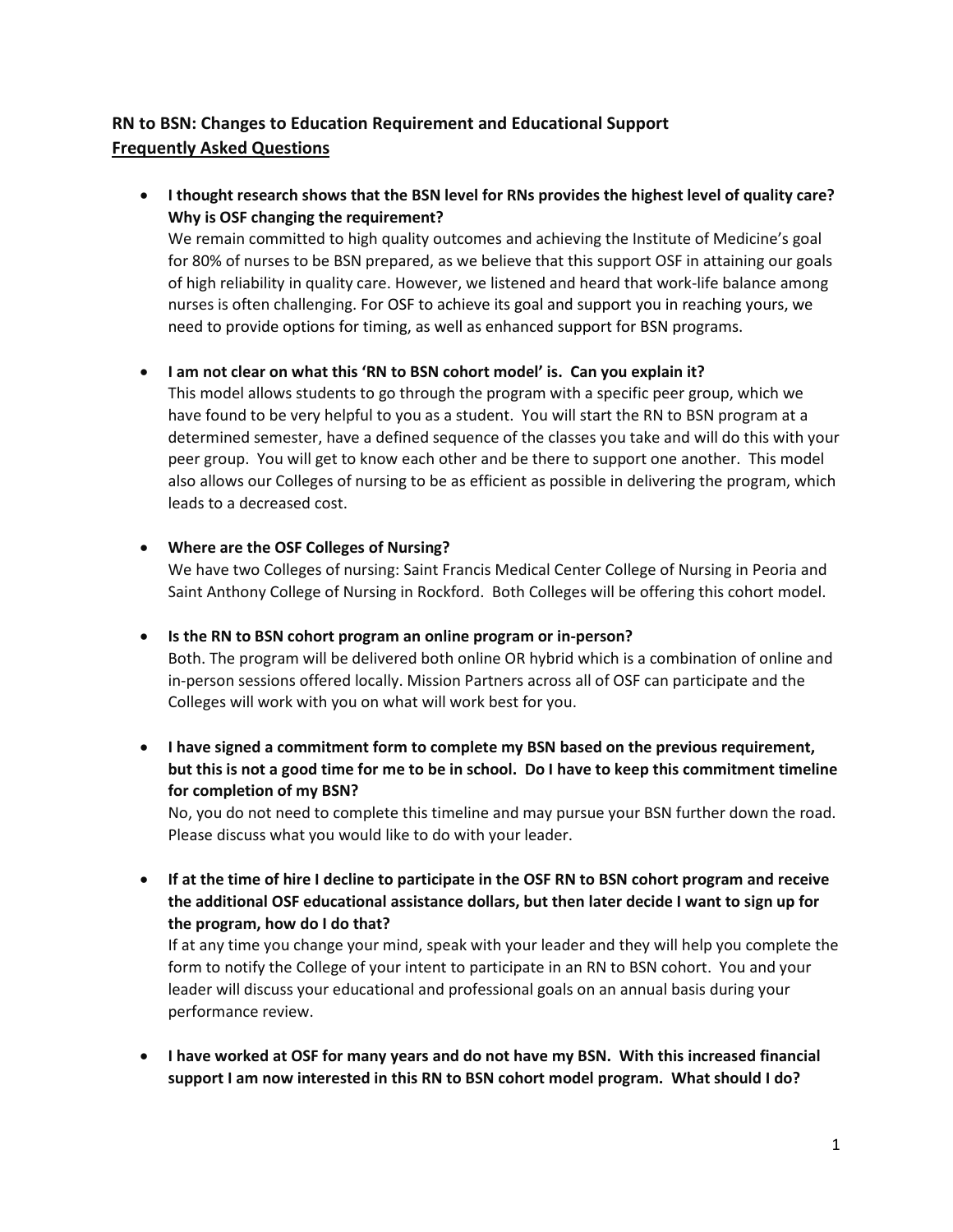This is great! Please discuss your interest with your leader. Then complete the RN to BSN Commitment form. Your form will be uploaded to UKG Pro and the applicable College of Nursing will reach out to begin the enrollment process.

• **Is there a cap on the number that can enroll in a cohort so I might not be able to participate in a given cohort?** 

Yes, there will be a cap on the number for each cohort to allow for the best educational experience. If a cohort reaches the maximum number, the College will work with you to find another cohort to join (if available) or ensure you are signed up for when the next cohort starts.

- **If I sign the commitment form, does that mean I automatically get in the cohort program?**  Not necessarily – the Colleges will work with you to get into the next available cohort. You may have a class or two to take as a prerequisite, which may impact the cohort timing best for you.
- **Is this RN to BSN cohort model program free to RN Mission Partners seeking to get their BSN?** With a tuition discount from the Colleges and increased educational assistance from OSF offered at the \$5,000 level, the entire program is basically covered (which is a 14-22 month time commitment). You will have some costs related to books. Add average cost of books here once CON supplies it. **ADD APPRX COSTS**
- **Do RNs with a BSN get a higher rate of pay at time of hire? Will I get increased pay when I get my BSN?**

No, RNs with a BSN do not get a higher rate of pay. As with all our jobs and the educational requirements, we look at what the market bears and try to adapt our OSF programs to be market competitive. We continue to look at these requirements annually, and will do so in 2022.

• **If I am already enrolled in a non-OSF BSN program, can I join the OSF program and leave my current program?** 

This will depend on what your current program states, how long you have to completion, etc. This will be an individual decision based on what makes most sense for you. College leadership will complete a transcript analysis to see if transferring into one of the OSF Colleges is in your best interest. For example, if you are farther along in your non-OSF BSN completion program it may be less desirable for you to transfer. The Colleges will work with you in order for you to make that decision.

- **Are there any roles that still require a BSN or require a BSN to be obtained within 3 years?**  Yes. Primary Charge positions, Care Management positions, Clinical Educator positions and Leadership roles still require you to have a BSN within 3 years.
- **What if I do not work full time – can I still participate?**  This will be like the current OSF education assistance program, as it will be prorated on your FTE status.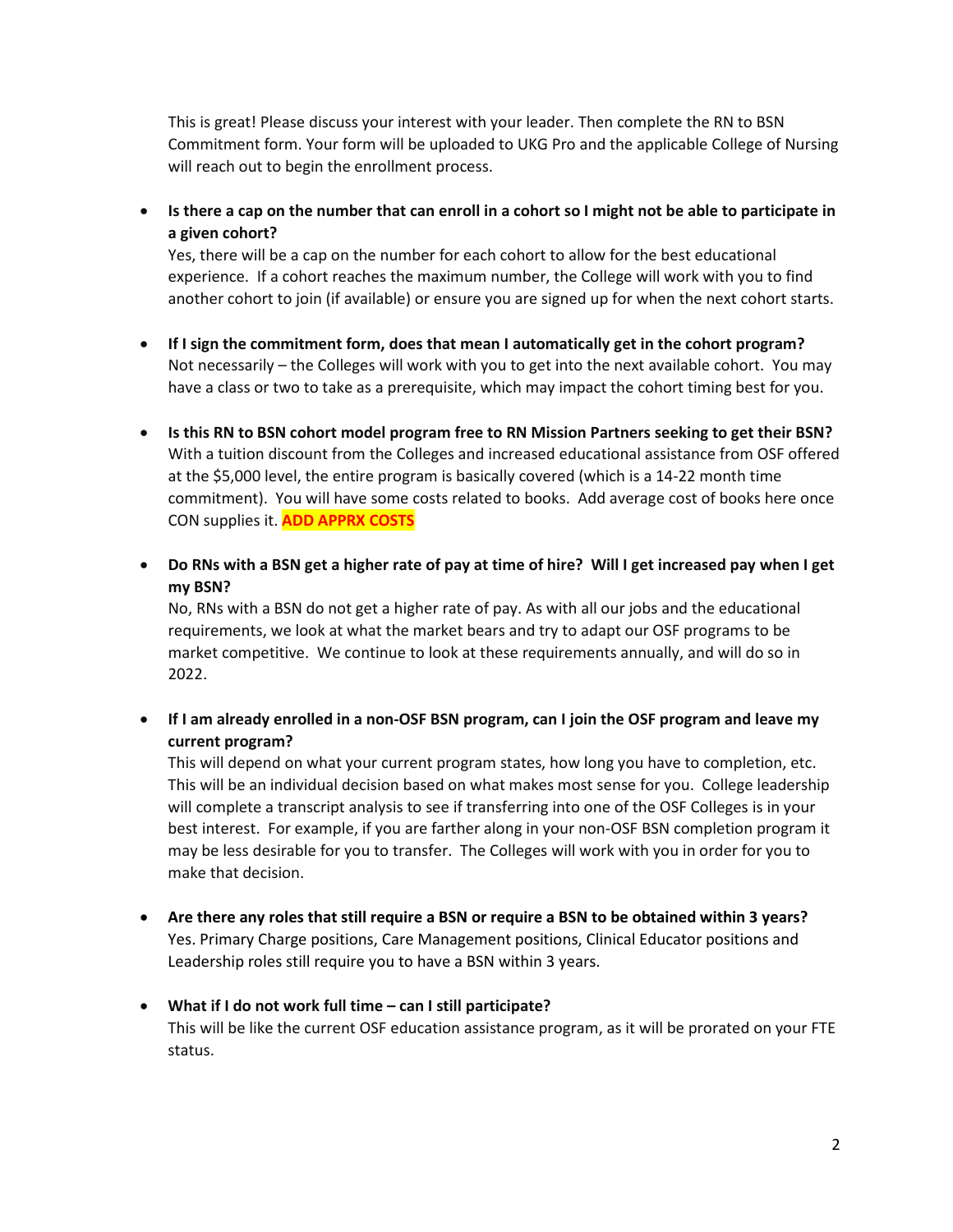- **Will the maximum tuition available for non-OSF programs continue to be \$3,500?**  Yes, we will follow the current Educational Assistance policy of a maximum of \$3,500 per year.
- **What are we doing to enhance the tuition assistance outside of nursing?**  The Human Resources division has kicked off a project focused on our Tuition Reimbursement Program for our Ministry. The team is currently completing a comprehensive analysis of market trends to align with our benefits.
- **If I sign the commitment form and receive the benefit but then I do not stay one years with OSF, what will happen then?**

We will follow our Educational Assistance policy: OSF requires a work commitment period in exchange for receipt of Educational Assistance. If the Mission Partner does not work one full year before termination of employment, the total amount of Educational Assistance received is due upon termination of employment. Mission Partners work for OSF for one year, which begins the day the Mission Partner receives the reimbursement funds.

• **How does the program work from the time I discuss interest with my Leader to enrolling in a cohort?**

After you discuss interest in obtaining your BSN, you will sign the RN to BSN commitment form. Your commitment form will be uploaded to UKG Pro for our records. OSF will share your name with the OSF Colleges of Nursing who then will reach out to you to discuss details on the next available cohort. When you finalize the begin date of your cohort, you'll start classes. The college will defer tuition expenses to the end of each semester. Following the end of the semester, you will share your final grades with OSF along with the deferred tuition bill. OSF will reimburse you the cost of the tuition which will be paid to you on a paycheck. It is your responsibility then to apply the reimbursement you receive and pay the college directly by the due date.

- **Am I taxed on my reimbursement for the RN to BSN Cohort program?** No. OSF's maximum benefit amount of \$5,000 is under the IRS's non-taxable limit.
- **Can I apply the additional Educational Assistance to pre-requisite courses I am required to take?**

Yes, as long as we have a signed commitment form on file for you.

• **If I receive Educational Assistance for the cohort program can I also receive regular Educational Assistance?**

No. You cannot receive \$5,000 for the cohort program and \$3,500 for regular educational assistance. You are already receiving educational assistance at an enhanced benefit.

- **What fees are covered under the Educational Assistance benefit?** All fees required for course enrollment are covered, such as student service fees and technology fees. Fees for tuition deferrals, late payment fees, graduation fees, and registration fees are *not* covered since these fees are not a requirement to enroll in a specific course.
- **Are supplies such as calculators and nursing kits reimbursable if they are required for the course?**